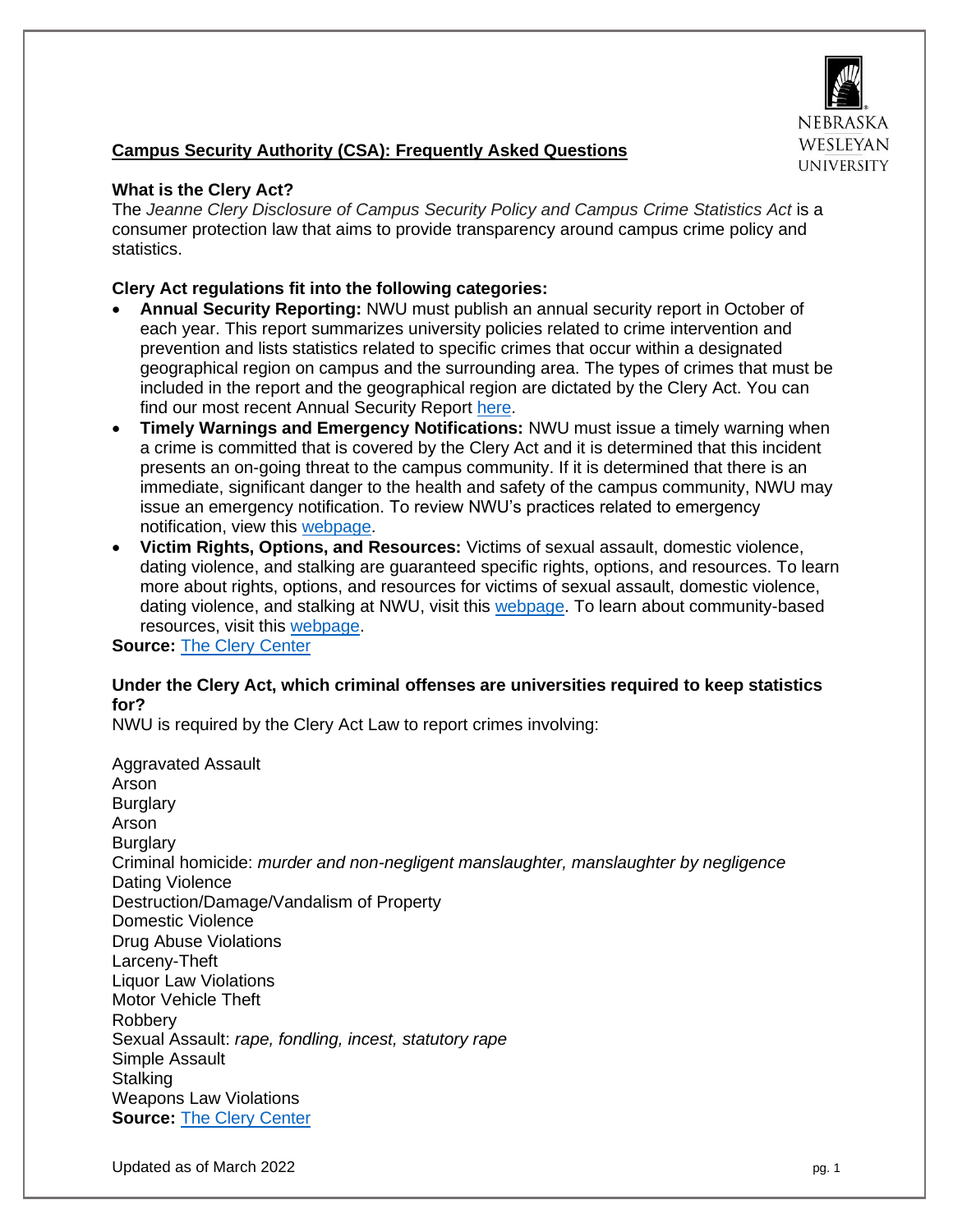For a full description of Clery Act offenses, view "Definitions of Clery Reportable Crimes", page 3-4 in the [Annual Security Report.](chrome-extension://efaidnbmnnnibpcajpcglclefindmkaj/viewer.html?pdfurl=https%3A%2F%2Fwww.nebrwesleyan.edu%2Fsites%2Fdefault%2Ffiles%2Finline-files%2F2020_nwu_annual_security_report_fire_safety_report_final_0.pdf&clen=1912779&chunk=true)

#### **Who is in charge of Clery Act compliance at NWU?**

We all have a part in ensuring the institution complies with the Clery Act. NWU has designated the following individuals as Clery Compliance Administrators:

[Maria Harder](https://www.nebrwesleyan.edu/campus-directory?displayname=Maria+Harder&department=) (Assistant Vice President of Human Relations and Head TIX Coordinator) [Natasha Sutliff](https://www.nebrwesleyan.edu/campus-directory?displayname=Natasha+Sutliff&department=) (Deputy Title IX Coordinator) [Jim Ruzicka](https://www.nebrwesleyan.edu/campus-directory?displayname=James+Ruzicka&department=) (Director of the Physical Plant) [Roxanne Styskal](https://www.nebrwesleyan.edu/campus-directory?displayname=Roxanne+Styskal&department=) (Assistant Director of Physical Plant)

This means they are responsible, in conjunction with the Title IX and Clery work teams, for recording Clery Act offenses and completing NWU's Annual Security Report. **Source:** [Clery Act Appendix](chrome-extension://efaidnbmnnnibpcajpcglclefindmkaj/viewer.html?pdfurl=https%3A%2F%2Fwww2.ed.gov%2Fadmins%2Flead%2Fsafety%2Fcleryappendixfinal.pdf&clen=250494&chunk=true)

#### **Why am I considered a Campus Security Authority?**

CSAs are employees who have campus security responsibilities, are specified as an individual to whom students and employees should report criminal offenses, and/or are officials who have significant responsibilities for student and campus activities. **Source:** Clery Act Appendix

#### **What does a Campus Security Authority do?**

The function of a CSA is to report disclosures of Clery Act crimes they receive to a Clery Compliance Administrator. CSAs are responsible for reporting disclosures of Clery Act crimes reported to them in their capacity as a CSA.

**Source:** Clery Act Appendix

#### **What information is a Campus Security Authority required to report?**

A CSA crime report may be the basis for determining if there is a serious or continuing threat to the safety of the campus community that would require an alert. CSA crime reports should include sufficient detail, such as dates and locations, and, where appropriate, personally identifying information, including name and contact information if available. This is important for law enforcement purposes and to avoid double counting crimes. If a victim does not want the report to go any further than the CSA, the CSA should explain that they are required to submit the report for statistical purposes and can be submitted without identifying the victim, unless the report involves sexual harassment and sexual misconduct. **Source:** Clery Act Appendix

#### **Do I have to report every Clery Act crime I hear about?**

CSAs are *not* responsible for reporting incidents that they overhear students talking about in a hallway conversation; that a classmate or student mentions during an in-class discussion; that a victim mentions during a speech, workshop, or any other form of group presentation; or that the CSA otherwise learns about in an indirect manner.

CSAs are responsible for reporting allegations of Clery Act crimes that are reported to them in their capacity as a CSA. If you are unsure of whether or not you should report an incident, consult with a Clery Compliance Administrator. **Source:** See Clery Act Appendix

#### **Do I have to determine if an actual crime took place?**

A CSA is not responsible for determining authoritatively whether a crime took place, that is the function of law enforcement personnel. A CSA should not try to investigate the alleged crime or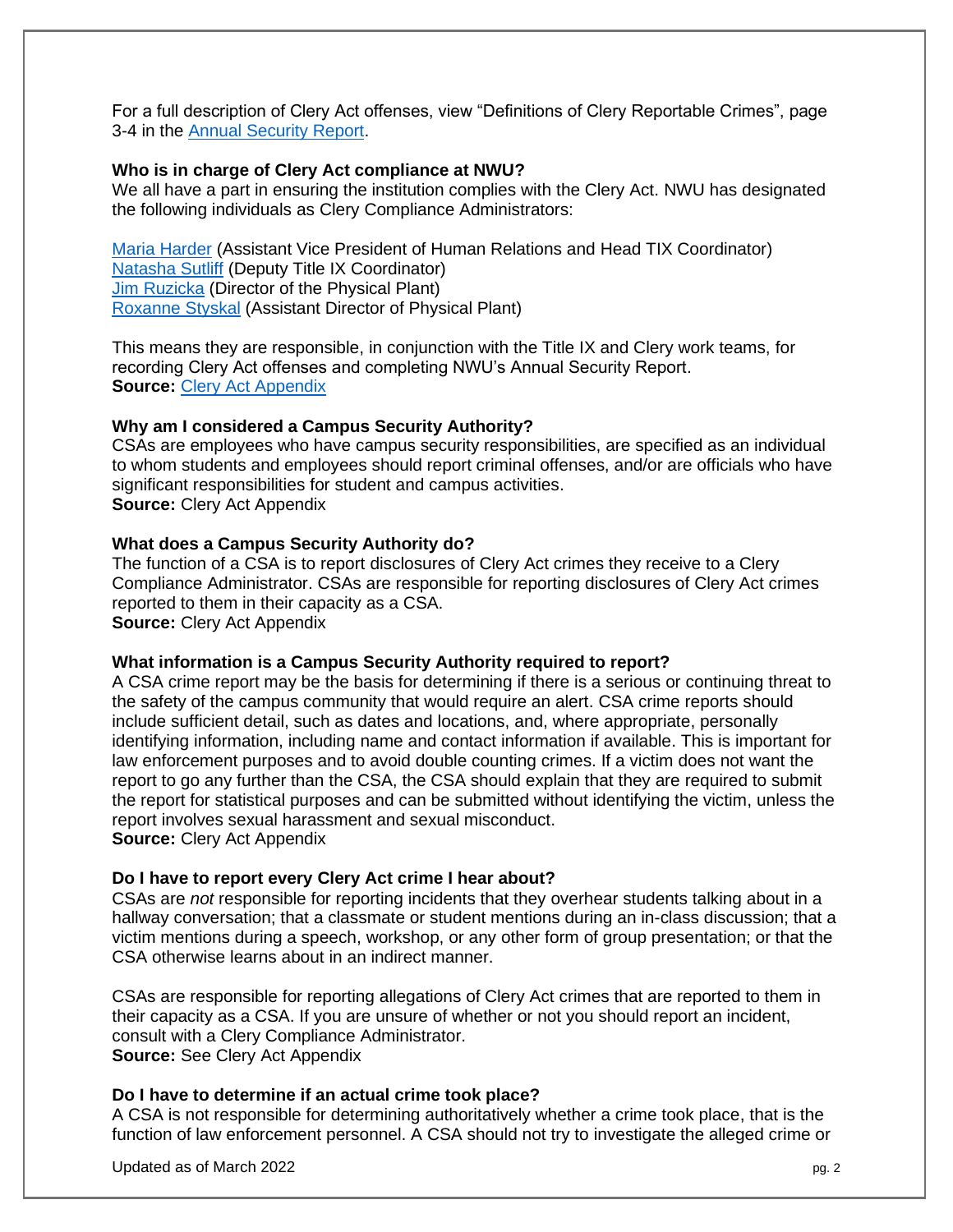apprehend the alleged perpetrator of the crime. That too is the responsibility of law enforcement. It's also not a CSA's responsibility to convince a victim to contact law enforcement if the victim chooses not to do so.

If you are unsure of whether or not you should report an incident, consult with a Clery Compliance Administrator. **Source:** Clery Act Appendix

**Are there confidential resources for students and employees who experience violence?** *Note: A confidential resource may have to report statistics related to crimes reported to them. They do not have to disclose identifying information about the people involved.*

- **University Ministries** can provide confidential support to students and employees. [Eduardo Boussón](https://www.nebrwesleyan.edu/campus-directory?displayname=Eduardo+Bousson&department=) Old Main – Room 106 [\(402\) 465-2398](tel:4024652398) [ebousson@nebrwesleyan.edu](mailto:ebousson@nebrwesleyan.edu)
- **[NWU Counseling Services](https://www.nebrwesleyan.edu/inside-nwu/personal-counseling)** can provide confidential mental health support to full-time students. 2641 N. 49th Street [\(402\) 465-2464](tel:4024652464) [counseling@nebrwesleyan.edu](mailto:counseling@nebrwesleyan.edu)
- The **Voices of Hope Campus Advocate** can provide confidential support to students and employees who experience some form of gender-based violence (sexual assault, stalking, and relationship violence). Meetings available by appointment [advocate@nebrwesleyan.edu](mailto:advocate@nebrwesleyan.edu) [\(402\) 475-7273](tel:4024757273) (Voices of Hope 24/7 Support)
- The **Women's Center for Advancement in Omaha** can provide confidential support to students and employees who experience some form of gender-based violence (sexual assault, stalking, and relationship violence). 3801 Harney Street, Omaha, NE [\(402\) 345-6555](tel:4024757273)
- **Directions EAP**, NWU's Employee Assistance Program, can provide confidential mental health support to all NWU employees, including part-time employees, adjuncts, and student workers. [www.directionseap.com](http://www.directionseap.com/) 402-434-2900 or

800-563-8201

To view a list of community-based resources, visit this [webpage.](https://www.nebrwesleyan.edu/sites/default/files/inline-files/resources-contacts-7-18-19.pdf)

# **How can I respond in a trauma-informed way to individuals who have experienced violence?**

**Safety and Support:**

- Ask the victim if they are safe; **in the case of an emergency, call 911**
- Listen without judgement